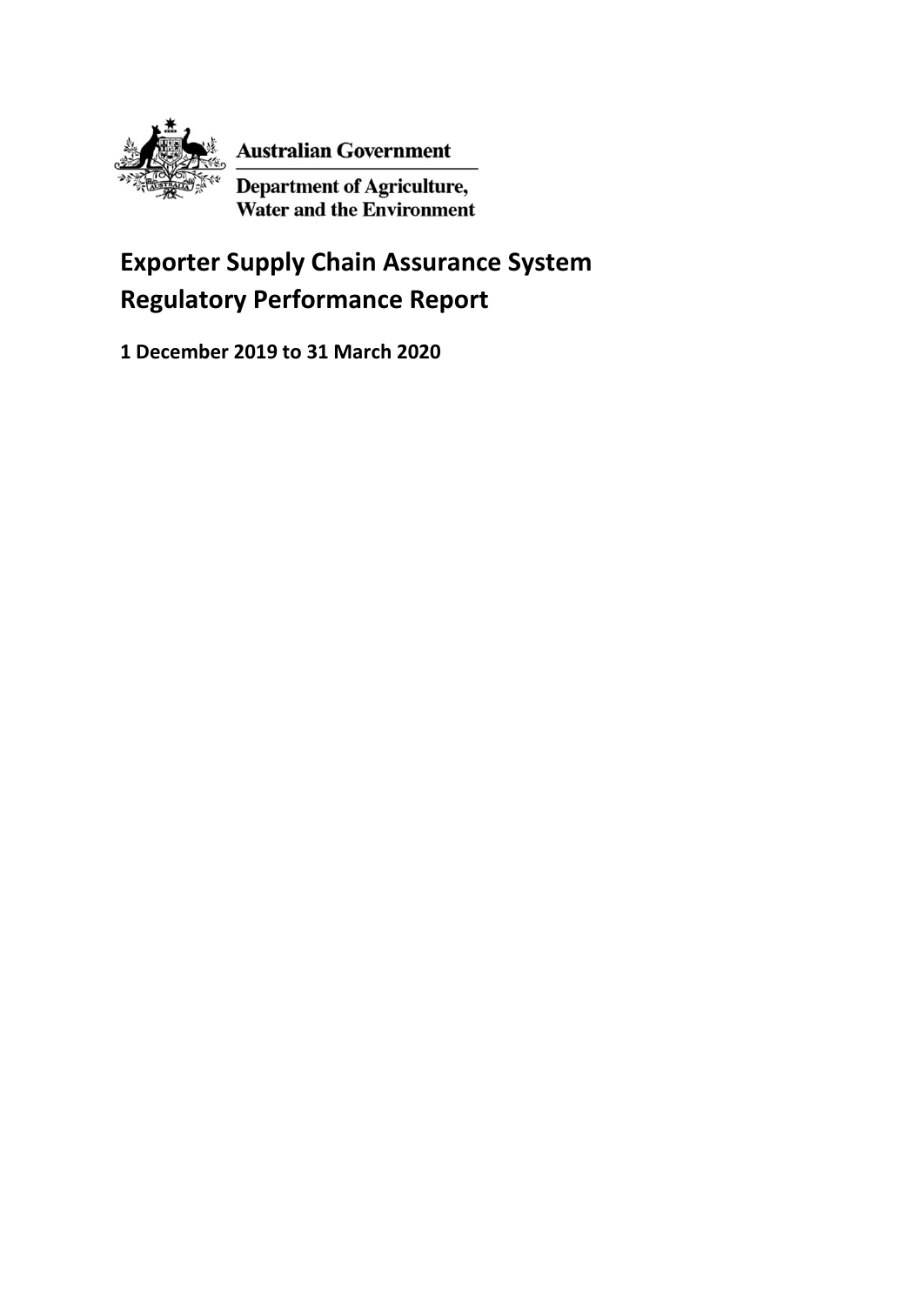# **TABLE OF CONTENTS**

| 1 |                                                                      |
|---|----------------------------------------------------------------------|
| 2 |                                                                      |
|   |                                                                      |
|   |                                                                      |
| 3 |                                                                      |
|   |                                                                      |
|   |                                                                      |
| 4 |                                                                      |
|   |                                                                      |
|   |                                                                      |
|   | Report #172: Cattle exported to Indonesia - Critical non-compliance5 |
|   |                                                                      |
|   |                                                                      |
|   | Report #169: Sheep exported to Kuwait - Major non-compliance10       |
|   |                                                                      |
|   |                                                                      |
|   | Report #175: Cattle exported to Vietnam - Major non-compliance13     |
| 5 |                                                                      |
| 6 | SUMMARY OF ASSESSMENTS IN PROGRESS AS AT 31 MARCH 2020 15            |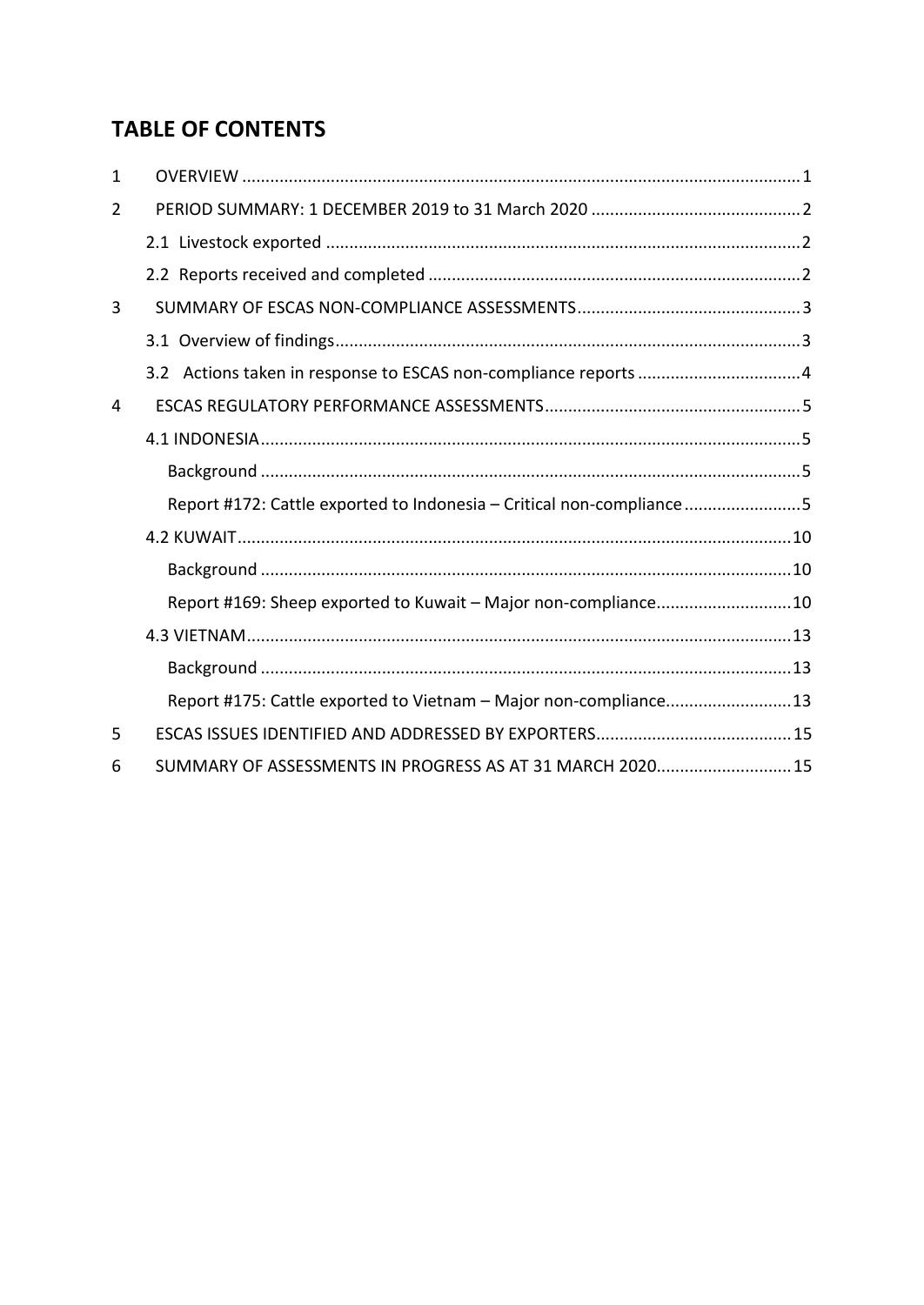# <span id="page-2-0"></span>**1 OVERVIEW**

The Exporter Supply Chain Assurance System (ESCAS) requires exporters to have commercial arrangements with supply chain partners (i.e. importers, feedlots, abattoirs) in importing countries to provide humane treatment and handling of feeder and slaughter livestock<sup>1</sup> from arrival through to point of slaughter. As ESCAS only applies to feeder and slaughter livestock, the statistics in the report refer only to feeder and slaughter exports. ESCAS does not apply to the export of breeder livestock. ESCAS is underpinned by the following key principles – animal welfare, control and traceability – whereby the exporter must demonstrate, through a system of reporting and independent auditing of their supply chains:

- animal handling and slaughter meets World Organisation for Animal Health (OIE) animal welfare standards (animal welfare)
- the exporter has control of all supply chain arrangements (including having agreements in place with supply chain partners) for the transport, management and slaughter of livestock, and that all livestock remain in the supply chain (control)
- the exporter can account for all livestock through the supply chain (traceability).

If issues arise, ESCAS requires exporters to address any non-compliance matters within their supply chains. This may be managed by undertaking additional steps or corrective actions at facilities (for example delivering training or upgrading infrastructure), removing non-compliant facilities from a supply chain, or not exporting any further livestock to a supply chain.

Additionally, the ESCAS regulatory framework enables the Department of Agriculture, Water and the Environment to assess information about reported non-compliances with ESCAS requirements and take regulatory action where appropriate. Reports are generally received through one of four pathways: self-reported by exporters, reported by third parties (for example animal welfare organisations or private citizens in an importing country), reported by industry, or identified by the department itself. Reports are assessed by the department using the guideline for the management [of non-compliance](http://www.agriculture.gov.au/export/controlled-goods/live-animals/livestock/regulatory-framework/compliance-investigations/non-compliance)*.* 

In response to ESCAS non-compliance, the department may apply regulatory actions to an ESCAS, or in more serious instances to an exporter or an entire market. This may include cancelling an ESCAS, varying an ESCAS to remove facilities or apply additional conditions, or suspending or cancelling an exporter's licence. Regulatory action is applied based on the nature of the non-compliance, and any corrective actions implemented by the exporter is taken into consideration.

1

<sup>&</sup>lt;sup>1</sup> 'Livestock' refers to cattle, sheep, goats, deer, buffalo and camelids.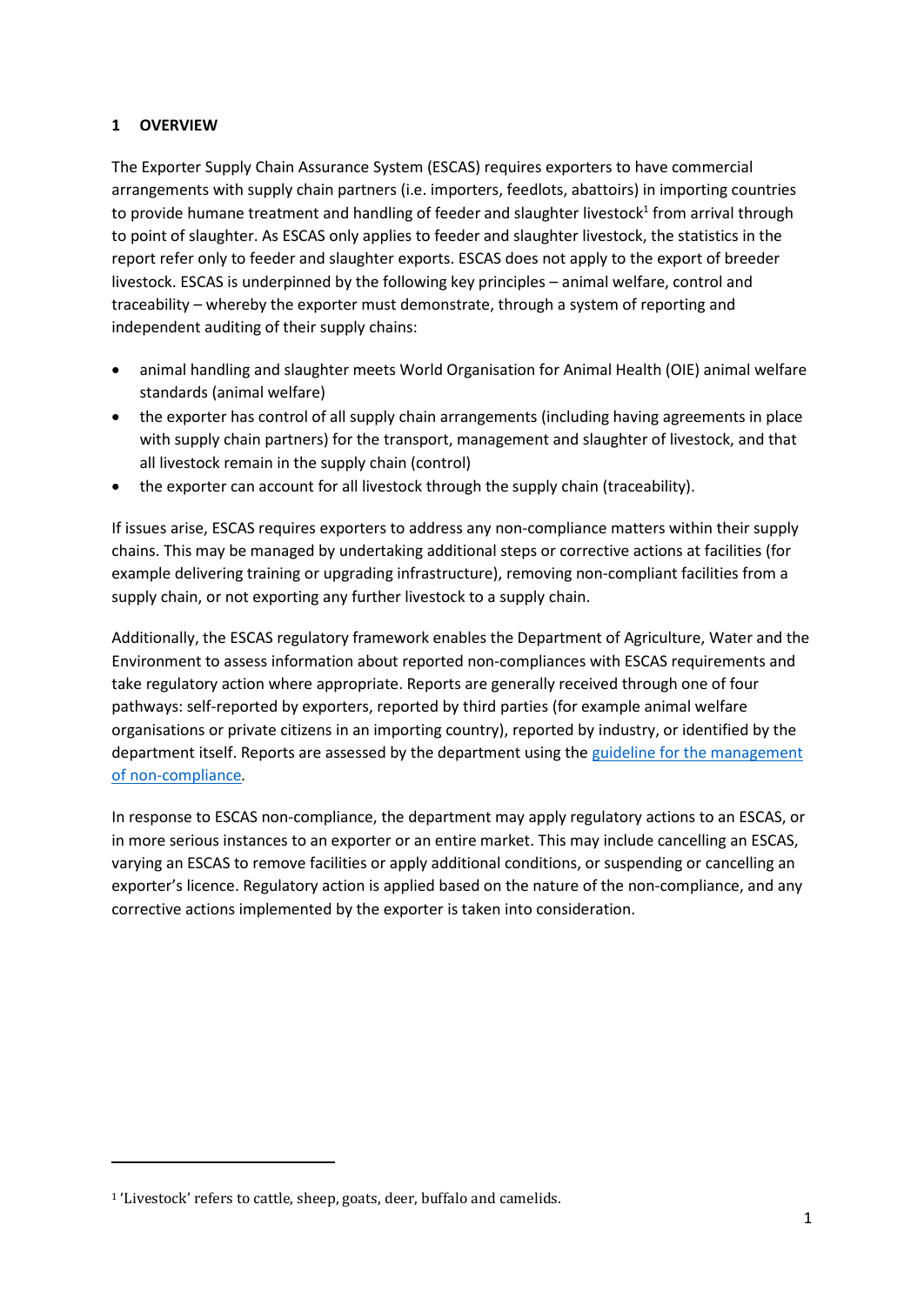# <span id="page-3-0"></span>**2 PERIOD SUMMARY: 1 DECEMBER 2019 TO 31 MARCH 2020**

Below is a summary of the number of feeder and/or slaughter livestock exported, number of reports received, and number of assessments completed during this period (1 December 2019 to 31 March 2020).

# <span id="page-3-1"></span>**2.1 Livestock exported**

During this period 797,541 livestock were exported under ESCAS arrangements. Fifteen countries imported these livestock. The number by species exported to each country is presented in Table 1.

| <b>Country</b>              | <b>Buffalo</b> | <b>Cattle</b> | <b>Goats</b> | <b>Sheep</b> | <b>Total</b> |
|-----------------------------|----------------|---------------|--------------|--------------|--------------|
| Brunei Darussalam           |                | 1697          |              |              | 1697         |
| China                       |                | 3867          |              |              | 3867         |
| Indonesia                   | 1444           | 153392        |              |              | 154836       |
| Israel                      |                | 20092         |              | 13979        | 34071        |
| Japan                       |                | 4500          |              |              | 4500         |
| Jordan                      |                | 510           |              | 85748        | 86258        |
| Kuwait                      |                | 244           |              | 135305       | 135549       |
| Malaysia                    |                | 2817          | 1322         | 10452        | 14591        |
| Oman                        |                |               |              | 14000        | 14000        |
| Philippines                 |                | 1809          |              |              | 1809         |
| Qatar                       |                | 1798          |              | 160000       | 161798       |
| Russia                      |                | 16655         |              |              | 16655        |
| Sarawak                     |                | 400           |              |              | 400          |
| <b>United Arab Emirates</b> |                | 416           |              | 46000        | 46416        |
| Vietnam                     | 775            | 120319        |              |              | 121094       |
| <b>Grand Total</b>          | 2219           | 328516        | 1322         | 465484       | 797541       |

*Table 1 Summary of livestock exported - 1 December 2019 to 31 March 2020* 

# <span id="page-3-2"></span>**2.2 Reports received and completed**

During this period, the department received 6 reports of non-compliance with ESCAS requirements. These reports involved supply chains in Israel, Kuwait and Vietnam. A summary of reports received and completed is presented in Table 2.

| Table 2 Summary of reports <i>received</i> and <i>completed</i> - 1 December 2019 to 31 March 2020 |  |
|----------------------------------------------------------------------------------------------------|--|
|----------------------------------------------------------------------------------------------------|--|

| <b>Report type</b>        | <b>Outstanding reports</b><br>as at 30 November<br>2019 | Reports received in<br>current period | <b>Assessments</b><br>completed in<br>current period | <b>Assessments</b><br>remaining in<br>progress as at 31<br><b>March 2020<sup>2</sup></b> |
|---------------------------|---------------------------------------------------------|---------------------------------------|------------------------------------------------------|------------------------------------------------------------------------------------------|
| <b>ESCAS</b>              |                                                         |                                       | 3                                                    |                                                                                          |
| Self-reports <sup>3</sup> | $\Omega$                                                |                                       |                                                      |                                                                                          |
| <b>Total</b>              |                                                         | 6                                     | 8                                                    | 0                                                                                        |
|                           |                                                         |                                       |                                                      |                                                                                          |

<sup>2</sup> A summary of assessments in progress is provided in Section 6 of this report.

<sup>&</sup>lt;sup>3</sup> These reports were received within the required time frame, appropriate corrective action was implemented by the exporter and no regulatory action was taken by the department. A summary of these reports is provided in Section 5 of this report.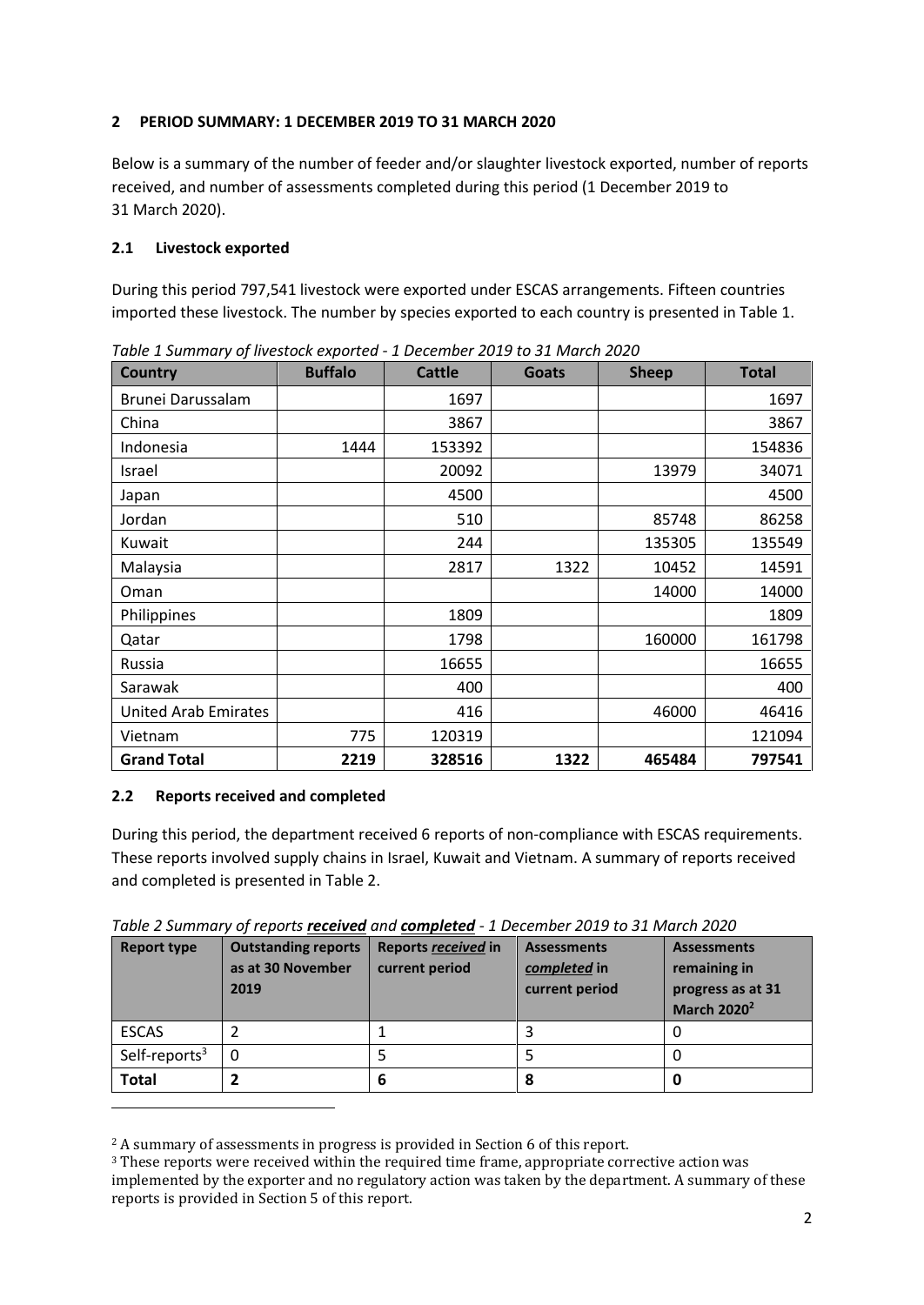#### <span id="page-4-0"></span>**3 SUMMARY OF ESCAS NON-COMPLIANCE ASSESSMENTS**

# <span id="page-4-1"></span>**3.1 Overview of findings**

An overview of findings for assessments completed in this period is provided in Table 3. A detailed summary for each assessment is provided in Section 4 of this report.

| $\#$ | <b>Date</b> | <b>Source</b> | <b>Market</b> | <b>Species</b> | <b>Australian</b> | <b>Exporter</b>     | <b>Summary of</b> | Non-       |
|------|-------------|---------------|---------------|----------------|-------------------|---------------------|-------------------|------------|
|      |             |               |               |                |                   |                     |                   |            |
|      | reported    |               |               |                | animals           |                     | <b>issues</b>     | compliance |
|      |             |               |               |                | involved          |                     |                   | finding    |
| 169  | Aug 2019    | Animals       | Kuwait        | Sheep          | 330               | Livestock           | Loss of control   | Major      |
|      |             | Australia     |               |                |                   | Shipping            | and               |            |
|      |             |               |               |                |                   | Services Pty        | traceability      |            |
|      |             |               |               |                |                   | Ltd;                |                   |            |
|      |             |               |               |                |                   | <b>Rural Export</b> |                   |            |
|      |             |               |               |                |                   | & Trading           |                   |            |
|      |             |               |               |                |                   | (WA) Pty Ltd        |                   |            |
| 172  | Aug 2019    | Animals       | Indonesia     | Cattle         | $\overline{4}$    | International       | Loss of control   | Critical   |
|      |             | Australia     |               |                |                   | Livestock           | and               |            |
|      |             |               |               |                |                   | <b>Export Pty</b>   | traceability      |            |
|      |             |               |               |                |                   | Ltd                 | with animal       |            |
|      |             |               |               |                |                   |                     | welfare           |            |
|      |             |               |               |                |                   |                     | concerns          |            |
| 175  | Dec 2019    | Self-         | Vietnam       | <b>Buffalo</b> | 45                | South East          | Animal welfare    | Major      |
|      |             | reported by   |               |                |                   | Asian               | concerns          |            |
|      |             | exporter      |               |                |                   | Livestock           |                   |            |
|      |             |               |               |                |                   | Services Pty        |                   |            |
|      |             |               |               |                |                   | Ltd                 |                   |            |

*Table 3 Assessments completed - 1 December 2019 to 31 March 2020*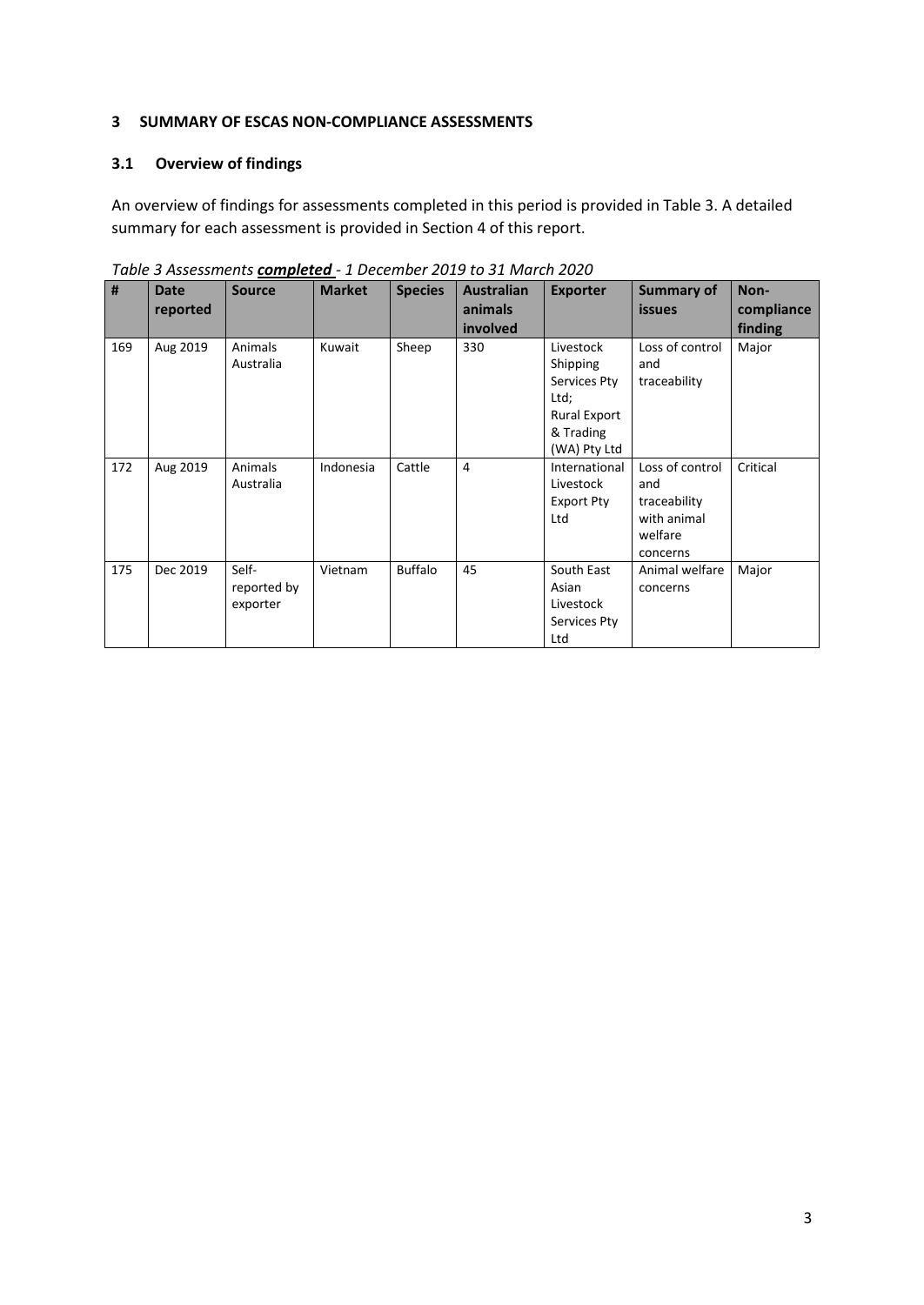# <span id="page-5-0"></span>**3.2 Actions taken in response to ESCAS non-compliance reports**

A range of regulatory, corrective and preventative actions were taken in response to confirmed noncompliance during the reporting period.

Regulatory actions applied by the department in this period included:

- Applying additional monitoring, oversight and reporting conditions
- Suspension and removal of facilities from exporters' supply chains
- Requiring exporters to update their Supply Chain Management Plans (SCMP) to include further details about how they will verify the accuracy of their traceability data.

Corrective actions implemented by exporters in this period included:

- Providing additional training to supply chain staff
- Implementing more formal training programs
- Performing a physical reconciliation of animals in market to verify the accuracy of the traceability reports
- Requiring removal of facility staff responsible for non-compliance
- Ceasing supply of livestock to a facility
- Reviewing and reinforcing Standard Operating Procedures (SOPs) at facilities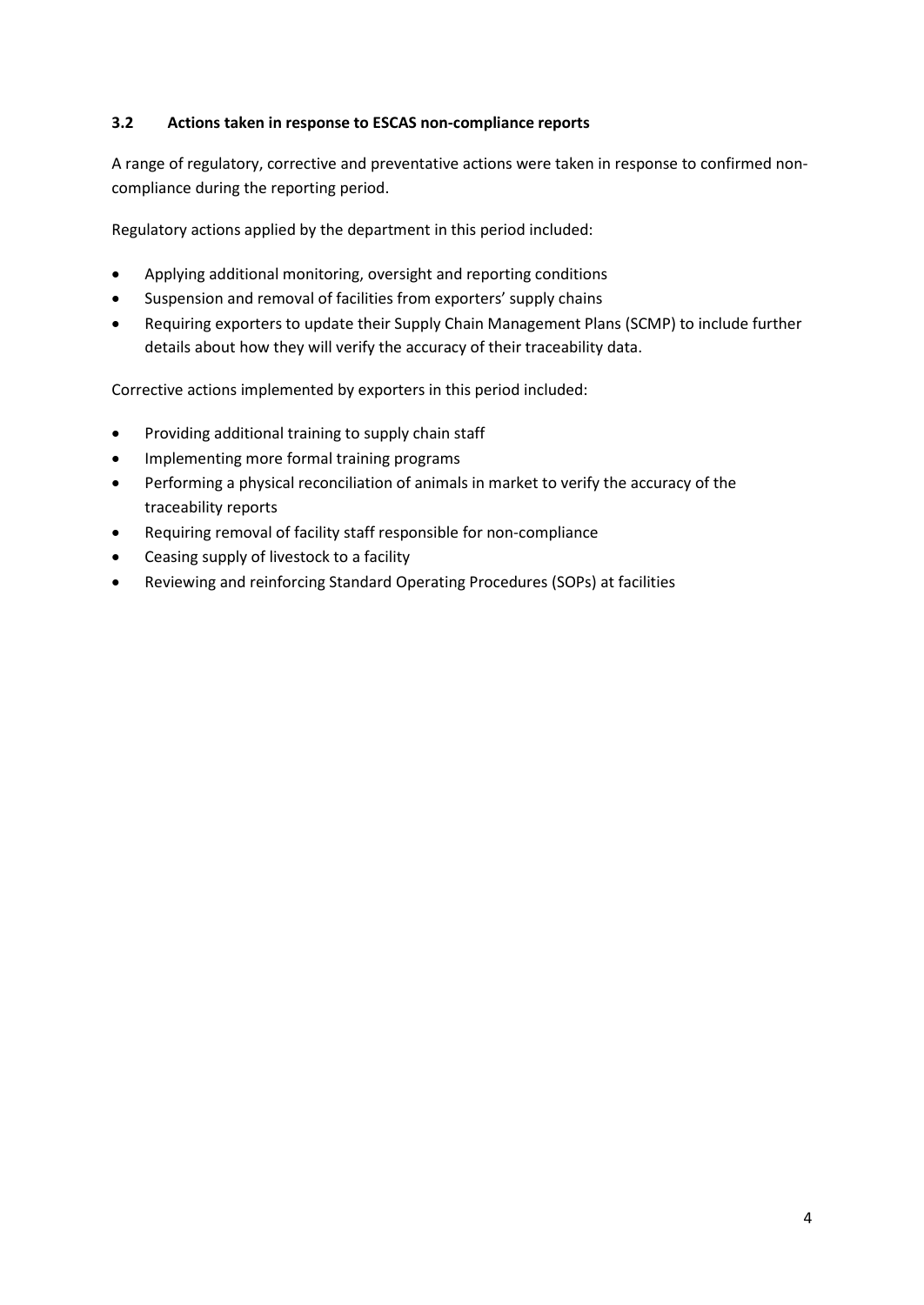#### <span id="page-6-0"></span>**4 ESCAS REGULATORY PERFORMANCE ASSESSMENTS**

#### <span id="page-6-1"></span>**4.1 INDONESIA**

#### <span id="page-6-2"></span>**Background**

The Exporter Supply Chain Assurance System (ESCAS) was implemented in Indonesia on 8 July 2011.

As at 31 March 2020, there are 8 Australian exporters with approved supply chains to export livestock to Indonesia.

Since 2011, the department has previously completed assessments of 24 reports relating to noncompliance in Indonesia. The assessments can be found at [Regulatory Compliance Investigations.](http://www.agriculture.gov.au/export/controlled-goods/live-animals/livestock/regulatory-framework/compliance-investigations/investigations-regulatory-compliance) As at 31 March 2020, no reports of non-compliance are under assessment for Indonesia.

# <span id="page-6-3"></span>**Report #172: Cattle exported to Indonesia – Critical non-compliance**

#### **Incident Report**

On 13 August 2019, the Department of Agriculture received notification from Animals Australia regarding an alleged non-compliance with Exporter Supply Chain Assurance System (ESCAS) requirements relating to the roping slaughter of allegedly Australian cattle on 11 August 2019, in the basement carpark of the construction site of a mosque in Medan, Sumatra, Indonesia.

The Animals Australia report alleged that there were clear breaches of ESCAS standards relating to the control, traceability and welfare of four Australian cattle in Indonesia.

Animals Australia provided video evidence of the allegations as well as still images depicting ear notches and one animal with a brand.

#### **Department assessment and actions**

The department assessed the report and video footage provided by Animals Australia. The department determined there had been loss of control and traceability as well as non-compliant handling and slaughter of Australian cattle. The duration of the footage is 22 minutes 39 seconds. Footage details and the department's assessment are outlined below:

| Time (minutes) | Details and Department Assessment                                                                                             |
|----------------|-------------------------------------------------------------------------------------------------------------------------------|
| $0:20-0:27$    | Pan of carpark showing 11 head of cattle and nine sheep – no characteristic<br>can identify them as Australian at this stage. |
| $0:35-1:34$    | Close up view of three cattle with visible ear notches and holes in ears.<br>٠                                                |
| 2:04           | One animal has been slaughtered and another views it.<br>٠                                                                    |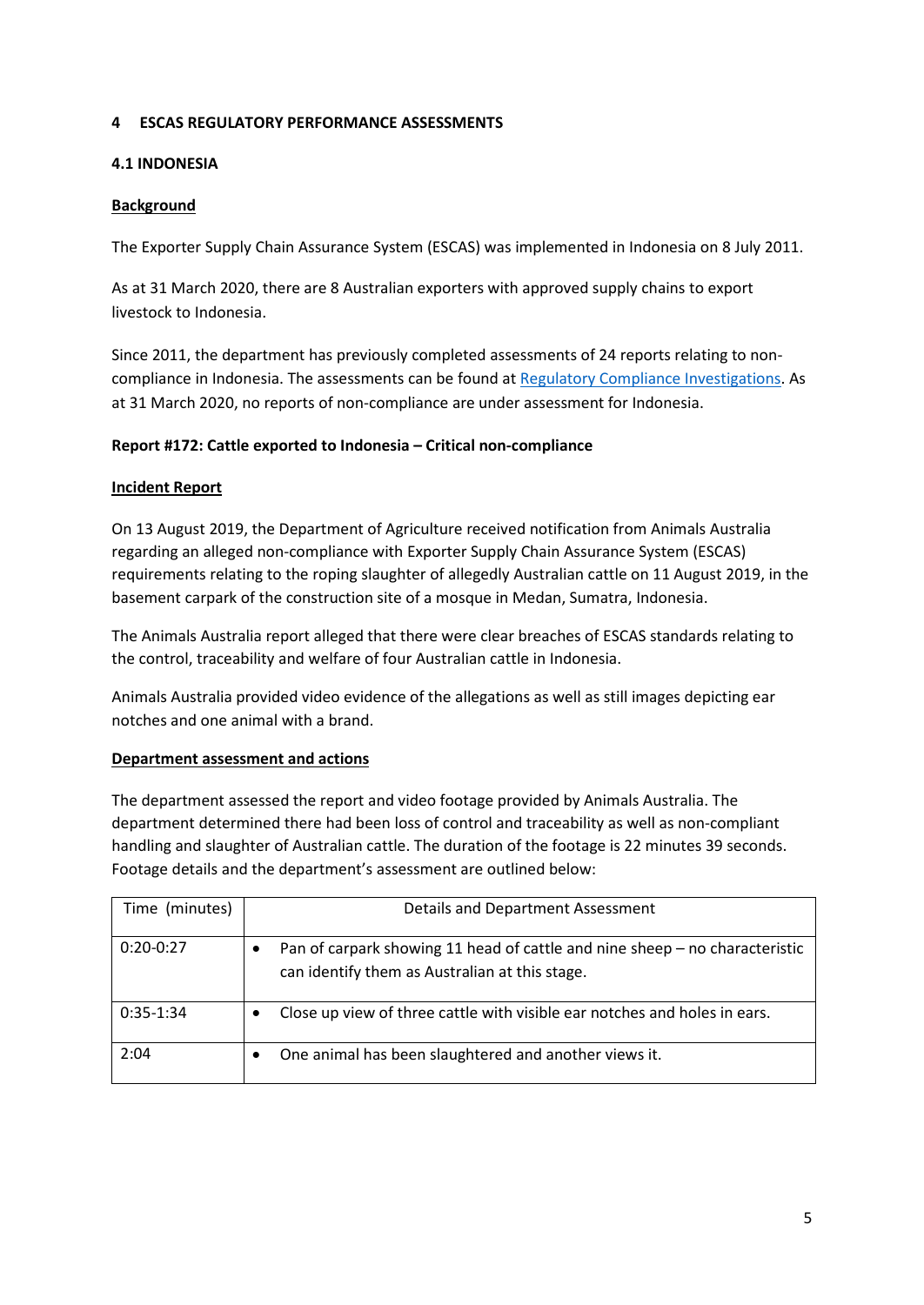| $2:25-6:39$ | White Brahman bull with visible ear notches and holes in ear.<br>$\bullet$<br>Tail pulling, slipping/ falling, hitting, kicking, ear pulling, leg roping, sitting<br>on head.<br>Excessive head restraint prior to slaughter.<br>٠<br>Slaughter: 7 knife strikes back and forth. Man touches the open wound with |
|-------------|------------------------------------------------------------------------------------------------------------------------------------------------------------------------------------------------------------------------------------------------------------------------------------------------------------------|
|             | his hand.                                                                                                                                                                                                                                                                                                        |
| 6:40-16:52  | Dark grey bull with visible ear notches and hole in ear.<br>Excessive tail pulling, slipping/falling, leg roping, sitting on head.<br>٠<br>Slaughter: 20 knife strikes back and forth.                                                                                                                           |
| 16:53-18:17 | Vision of dark grey bull carcase with visible ear notches.<br>٠                                                                                                                                                                                                                                                  |
| 18:17-22:39 | Brown bull with visible ear notches and hole in ear.<br>$\bullet$<br>Tail pulling, slipping/ falling, leg roping, tying rope around nose and throat,<br>٠<br>standing on head<br>Slaughter: 14 knife strikes back and forth.                                                                                     |

The department's assessment of the footage is that there was a breach of ESCAS control and traceability requirements as well as numerous breaches of ESCAS animal welfare requirements (including breaches of handling, methods of restraint and slaughter technique).

Animals Australia provided 21 still images which showed ear notches and holes in the ears of four bulls. Also included in the still images was a close up of one grey bull with a brand on its rump. The department was able to track the ear notches back to a property of origin.

At the time of the report, 10 exporters had approved supply chains for cattle in Indonesia and these exporters were notified of the incident on 14 August. The department initially asked them to assess the still images and report from Animals Australia, cross-reference the GPS coordinates with their facilities, and identify any of the ear notches as being consistent with properties where they had sourced cattle for their consignments.

The footage was not initially shared with the exporters due to a reduced file being provided by Animals Australia which was not clear enough to identify the animals properly. This issue was related to technical difficulties with uploading capacity at the department. However, at the exporters' request, the department later provided the reduced footage to them on 22 August and advised that the original footage was being sourced from Animals Australia and would be provided once it had been received.

On 27 August 2019, following provision by Animals Australia on 22 August 2019, the original footage was provided to the exporters for them to conduct further investigations. The department required the exporters to provide the information below:

- Any details about the brand shown on the grey animal in the still images.
- Tag lists for all consignments sent to Indonesia in the last 18 months including property of origin details.
- Individual End of Processing reports (EOPs) for all cattle consignments sent to Indonesia for the previous 18 months.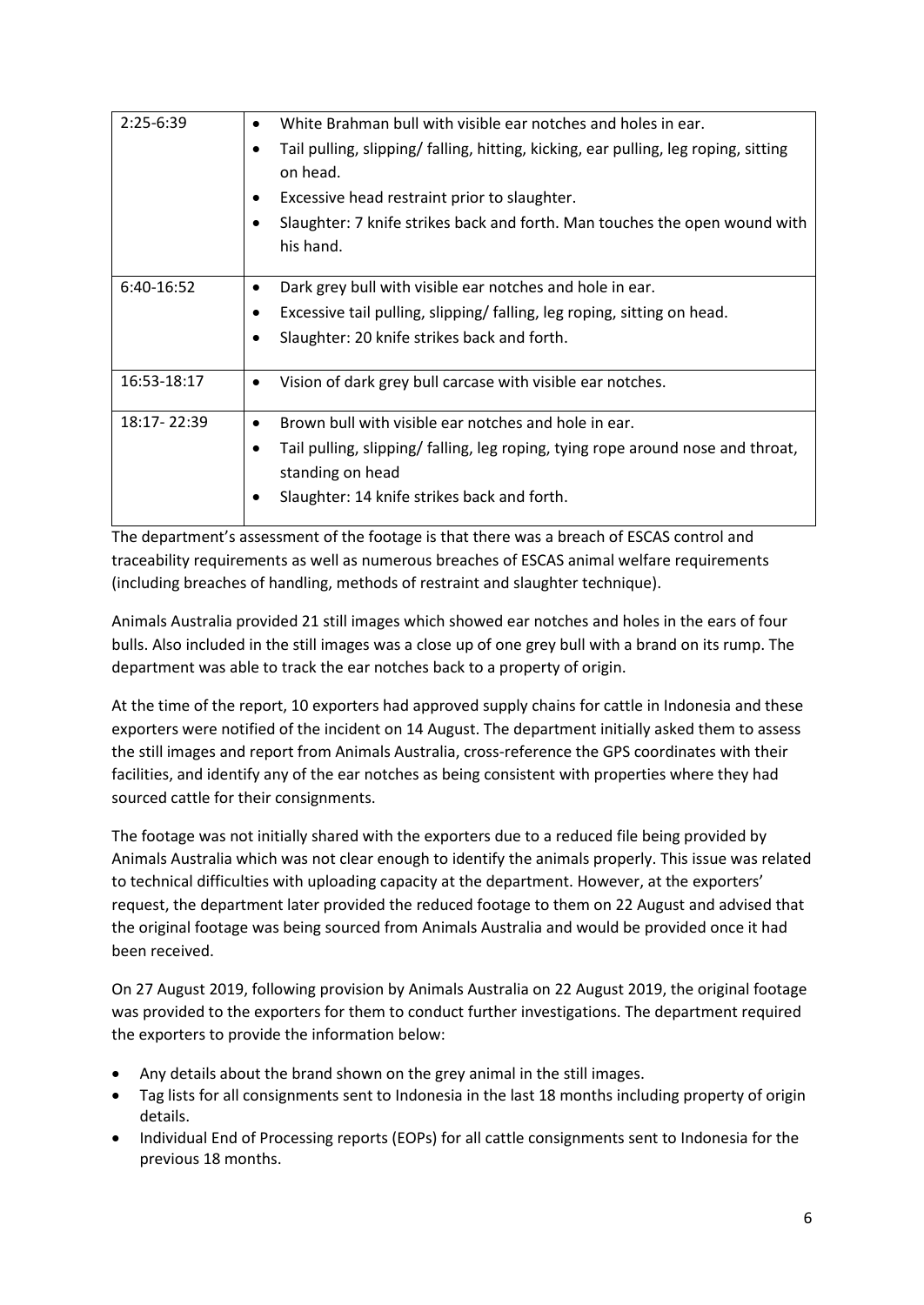On 28 August, International Livestock Exports Pty Ltd (ILE) notified the department that they had been conducting an internal investigation and discovered suspected leakage from their supply chain. They identified cattle had been leaked from an abattoir approved in their supply chain to the mosque in Medan where the footage was taken.

On 29 August, the two other exporters, identified as having the abattoir approved in their supply chain were notified. The exporters were instructed to cease supply to the abattoir until the situation had been investigated. The exporters were advised that the scope of the initial request would be narrowed to the specific abattoir involved. The department required a full reconciliation of all cattle sent to the abattoir over the previous 18 months. The reconciliation had to include details of numbers arriving at the abattoir, any mortalities and numbers slaughtered, referenced by consignment number. Detailed reasons were to be provided where cattle arriving at the abattoir were not slaughtered, and of cattle supplied to the abattoir but which could not be accounted for. The exporters were also to provide detailed explanations of their verification processes, including on-site verification, used to confirm their ESCAS control and traceability arrangements as they related to the abattoir.

Both exporters provided all the required information requested by the department. One exporter advised the department that they had never supplied cattle to the facility and removed it from their supply chain. The other exporter notified their Indonesia office and importer to cease supply of cattle to the facility and also removed it from their supply chain.

On 13 September, ILE provided a final report of their investigation findings and corrective actions implemented. Due to the findings of the report the department removed the abattoir from ILE's Indonesia cattle supply chain.

# **Exporter actions**

There were 10 exporters identified as having approved cattle supply chains in Indonesia at the time of the report. All responses to the department's initial requests sent on 14 August, were received by the required date, except for two exporters, who the department later identified as not having the relevant abattoir in their supply chain. The remaining eight exporters denied any loss of control and traceability within their supply chains. One exporter did identify the ear notches from the footage however they had not sent any cattle from the two properties identified since November 2018 and could account for all those cattle in their supply chain.

On 28 August ILE informed the department that the cattle identified in the footage were from their Indonesia supply chain. They identified the source of the leakage as a specific importer, feedlot and abattoir within their supply chain and they had ILE Indonesian staff in Medan conducting initial investigations. The preliminary actions taken by ILE were:

- Cease supply of Australian animals to the importer and the feedlot
- Cease supply of Australian animals to the abattoir
- Feedlot staff and management interviewed.
- Abattoir staff and management interviewed.
- ILE in-market staff confirmed four head remained in the abattoir and ILE in-market staff would remain at the abattoir until all animals were slaughtered, under ILE supervision.
- ILE in-market staff would confirm/report when all animals were processed.
- There would be an independent audit of importer's supply chain and in particular the abattoir.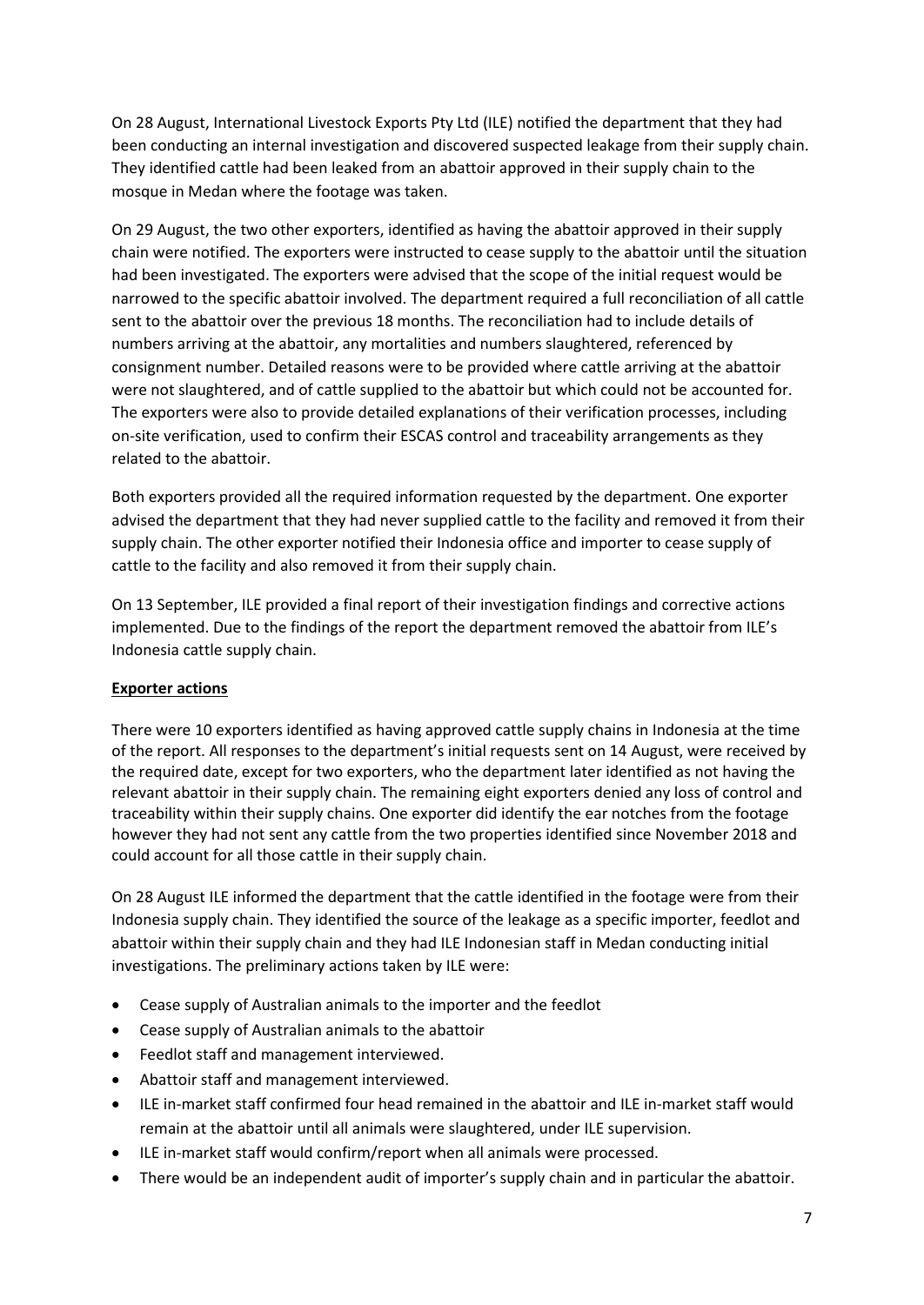ILE's preliminary investigations concluded that cattle had been supplied to the mosque in Medan however the number was yet to be confirmed. A person had offered money to purchase cattle direct from abattoir. An abattoir employee (manager) had been identified as the source of leakage and the feedlot owner had immediately terminated his employment.

Based on the information provided by ILE, the other two exporters with the approved abattoir in their supply chain were notified and told to conduct internal investigations. The remaining seven exporters were notified on 30 August that no further information was required from them. After the two other exporters were notified on 29 August, both conducted internal investigations confirming that there had been no loss of control and traceability associated with livestock exported by them and both advised they would remove the abattoir from their Indonesian cattle supply chain.

On 13 September, ILE provided their final report findings with the corrective actions that would be implemented. The final report detailed that the animals were clearly Australian due to their ear notching and ear holes where NLIS tags had been removed. Also, due to them being halter trained, ILE suggested that the cattle had been in Indonesia for a number of months prior to slaughter.

ILE noted that all the ESCAS reconciliation reports supplied to their Indonesian office showed no traceability abnormalities to suggest the animals slaughtered at the mosque were leaked from their supply chain. However, due to ILE Indonesian staff in Medan suspecting the leakage they conducted further internal investigations in conjunction with the importer.

During the investigation, interviews were conducted and the manager of the abattoir admitted to supplying the animals directly from the abattoir to the mosque on 10 August. The manager admitted at the time to only three animals being leaked from the supply chain and his employment was terminated immediately. ILE also imposed an immediate cease supply to the abattoir and the remaining four animals at the abattoir were to be slaughtered under ILE staff supervision.

Further investigation by ILE on 5 September determined that there had been leakage of a further 17 animals, bringing the total number to 20 head, which were all purchased by the same customer who supplied the mosque. All 20 cattle had leaked from the abattoir. The customer was interviewed and admitted to secretly working with the abattoir manager. He confirmed that the animals were distributed to another mosque and one farm. ILE in-market staff visited the mosque and farm and confirmed that all the animals had been slaughtered.

On 11 September ILE received additional information regarding the animals slaughtered in the mosque. It was suspected that the Korban co-ordinator for the mosque, who is also an employee for another abattoir, arranged for the animals to be supplied and filmed their slaughter. He confirmed to ILE that he filmed the slaughter however would not allow ILE to review the footage.

ILE confirmed there had been a clear breach of ESCAS in the relevant abattoir, however they also claimed that there had been outside influences on abattoir staff which led to these non-compliances occurring. ILE believe they have the right contracts, procedures and actions in place to be able to provide confidence that animals will remain within the approved supply chain and meet ESCAS animal welfare standards. However, the integrity of the supply chain also relies on the individuals within the elements of the chain to ensure they personally uphold their responsibilities within the chain. ILE has conveyed their view to the importer and facility and highlighted the importance of supervision and employee selection and training, to prevent breaches occurring within the supply chain.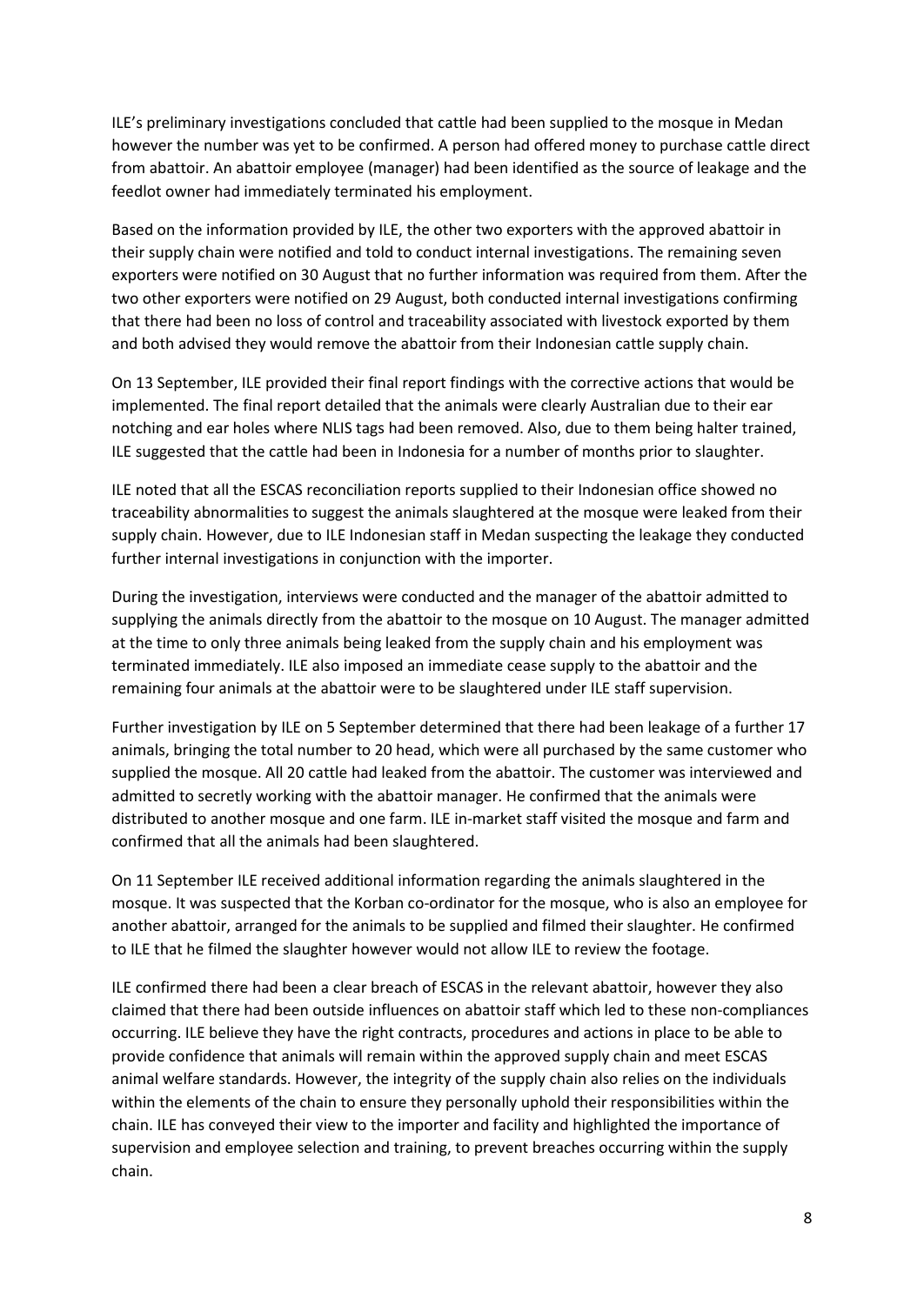Further to the preliminary actions taken and to prevent future ESCAS breaches, ILE:

- Tightened security and supervision at the abattoir.
- Undertook ongoing monitoring and verification requirements through frequent ILE in-market staff audits, weekly reconciliation reports and spot checks, ongoing staff training and upgrading facilities to prevent loss of control.

Following ILE's submission of their final report and corrective actions the department still required that they remove the relevant abattoir from their supply chain.

#### **Department conclusions**

The department determined that non-compliance with ESCAS control and traceability requirements had occurred in an Indonesia cattle supply chain. This loss of control and traceability resulted in further non-compliance with ESCAS animal welfare requirements.

ILE took action to investigate and apply corrective action in response to the non-compliance. However, the department determined that removal of the abattoir from their supply chain was the most effective action due to the severity of the non-compliance.

Even though the department determined there had been no non-compliance in relation to the two other exporters' supply chains, they proactively removed the abattoir from their supply chains.

In assessing this matter against the *Guidelines for management of non-compliance*, a *critical* noncompliance with ESCAS control and traceability, and animal welfare requirements has been recorded against ILE's cattle supply chain in Indonesia.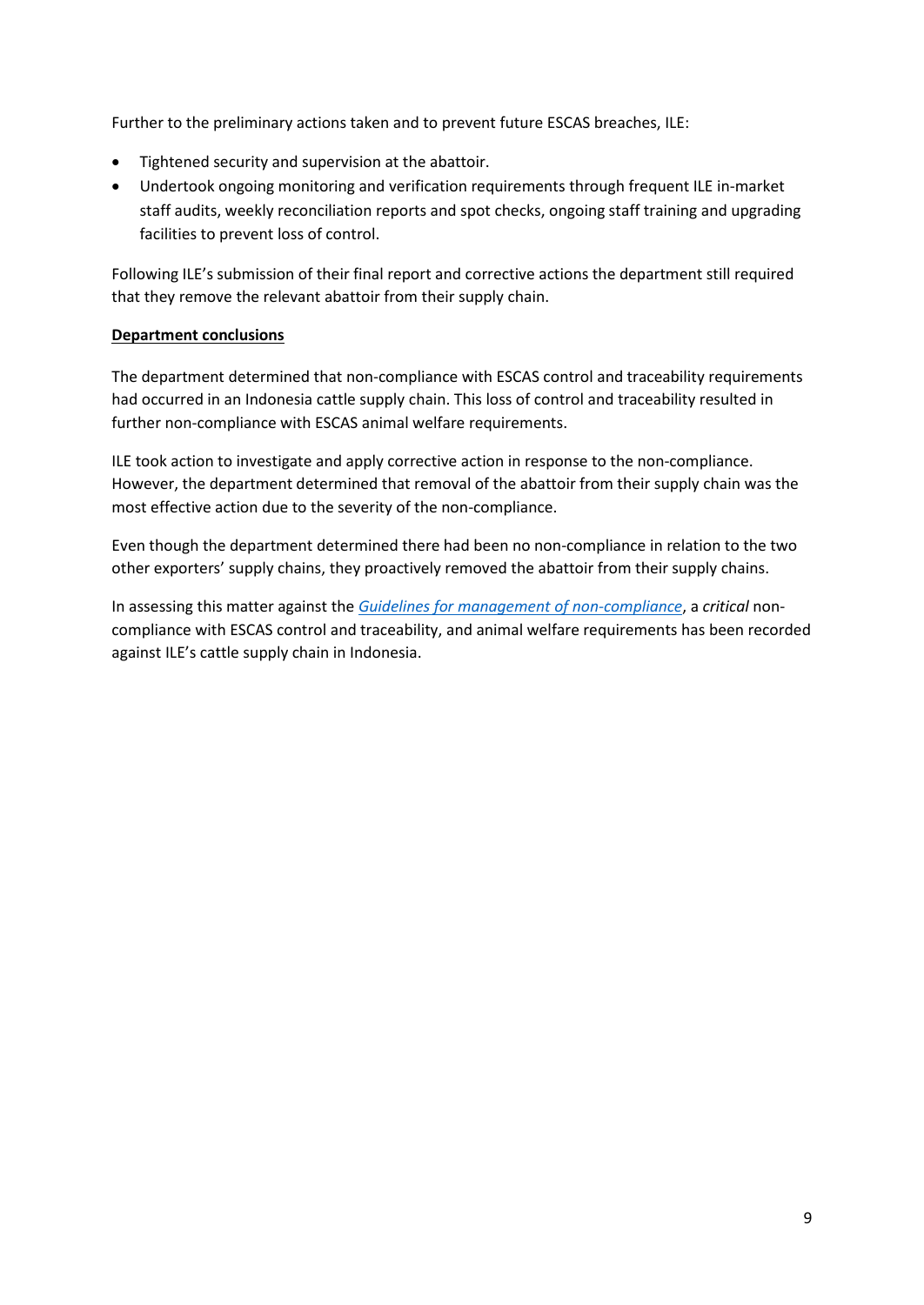#### <span id="page-11-0"></span>**4.2 KUWAIT**

#### <span id="page-11-1"></span>**Background**

The Exporter Supply Chain Assurance System (ESCAS) was implemented in Kuwait on 1 March 2012.

As at 31 March 2020, there are 2 Australian exporters with approved supply chains to export livestock to Kuwait.

Since 2011, the department has previously completed assessments of 23 reports relating to noncompliance in Kuwait. The assessments can be found a[t Regulatory Compliance Investigations.](http://www.agriculture.gov.au/export/controlled-goods/live-animals/livestock/regulatory-framework/compliance-investigations/investigations-regulatory-compliance) As at 31 March 2020, no reports of non-compliance are under assessment for Kuwait.

#### <span id="page-11-2"></span>**Report #169: Sheep exported to Kuwait – Major non-compliance**

#### **Incident Report**

On 2 August 2019, the Department of Agriculture received a report from Animals Australia of noncompliance with ESCAS control and traceability requirements in Kuwait. Animals Australia reported observing at least 1,000 sheep at two facilities (800 and 200 respectively) in Kuwait on 29 and 30 July 2019, prior to Eid-al-Adha (celebrated over 11 and 12 August 2019).

The report included location details of the facilities and photographs of three ear tags that were taken at one of the facilities, as well as two photographs of sheep with no ear tags taken at the second facility.

Animals Australia provided video footage and a further 15 screenshots on 5 August 2019.

#### **Department assessment and actions**

At the time of the report, two exporters had approved supply chains for sheep in Kuwait - Livestock Shipping Services Pty Ltd (LSS) and Rural Export and Trading (WA) (RETWA).

The department compared the Global Positioning System (GPS) coordinates provided by Animals Australia against exporter supply chain records. The department identified that the facilities in the Animals Australia report were not approved facilities in either of the exporters' supply chains.

The department required both exporters to determine whether there were any of their sheep in the facilities and if so, provide a management plan to remove the sheep and return them to the approved supply chain. Both exporters denied any loss of control from their supply chains and therefore did not attempt to remove the sheep from the facilities.

Following receipt of the additional information from Animals Australia, the department required both exporters to provide copies of contracts with supply chain partners, full audit checklists, property of origin lists for sheep in market and full reconciliation reports, including information about how the exporter verified their accuracy.

The department reviewed the photographs and video footage provided by Animals Australia. The video shows around 230 sheep in pens at the first facility, and around 100 sheep at the second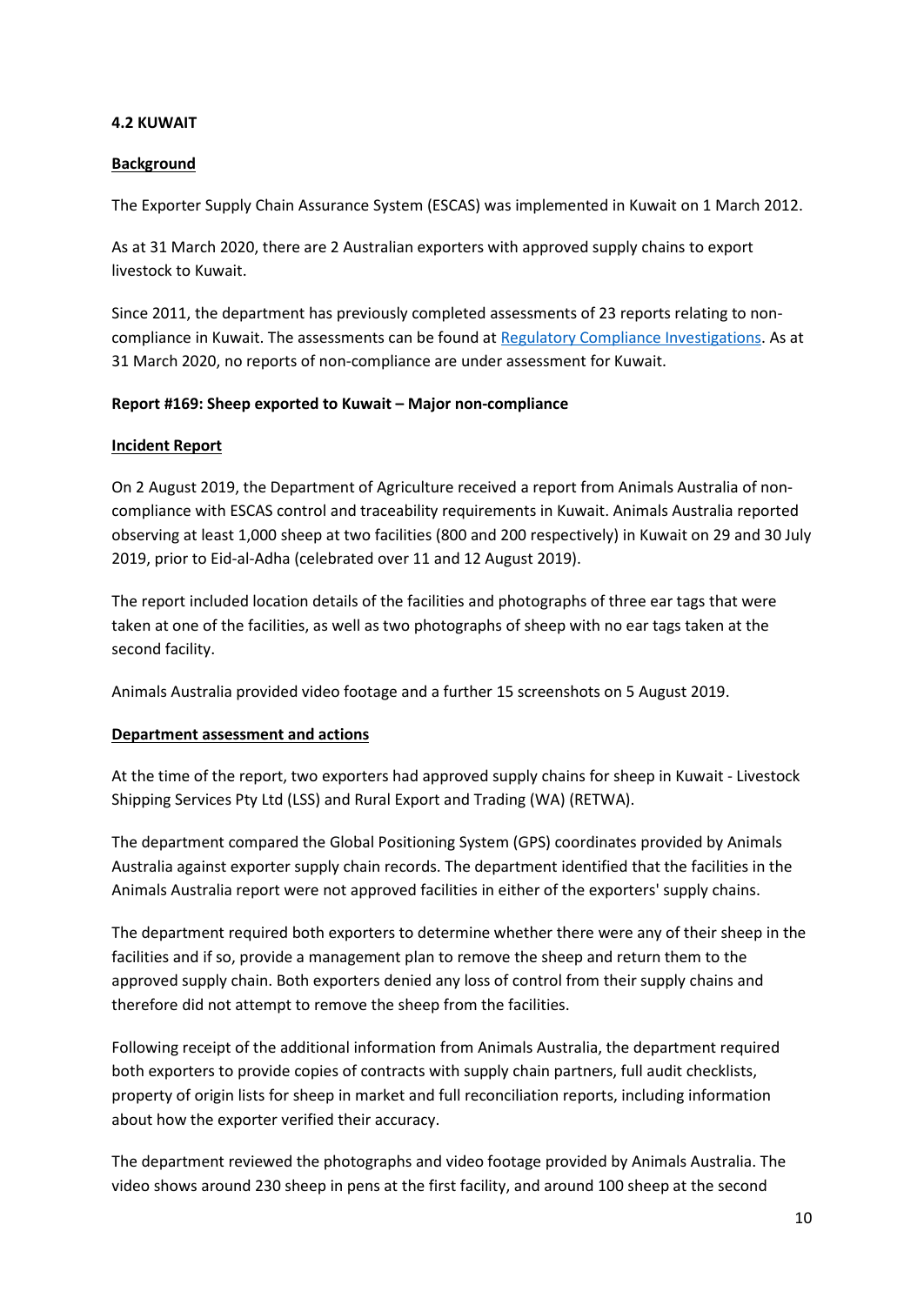facility. The sheep in the photographs and video footage were determined to likely be of Australian origin, based on visible NLIS ear tags, identifying physical characteristics including breed (merinotype), ear notching and mulesing.

Photographs of three ear tags were included in the original submission. An additional four tags were visible in the screenshots provided on 5 August 2019, with an additional two tags visible in the video footage. Of the identifiable tags, two were exclusively linked to LSS consignments, one exclusively linked to a REWTA consignment, and one tag was on the property of origin list of both exporters. Review of the sheep in the photographs and video footage taken at the second facility showed numerous sheep at the second facility with ear holes consistent with removed NLIS tags as reported by Animals Australia.

As per the [Industry Government Working Group on Live Sheep and Goat Exports Final Report 2011,](http://www.agriculture.gov.au/export/controlled-goods/live-animals/livestock/regulatory-framework/acts-regulations-orders-standards/sheep-goats) due to lack of individual identification on sheep, it is not always possible to link sheep to a specific exporter where there is more than one exporter supplying the market. In these cases, any remedial or other compliance measures will be applied across all exporters with a supply chain in the market.

The department required both exporters to provide ongoing monthly reconciliation reports including full movement data with a summary of current location of animals remaining in the supply chain, number and cause of feedlot mortalities, and date and location of slaughtered animals. The department also required both exporters to update their Supply Chain Management Plans (SCMP) to include further details about how they will verify the accuracy of their traceability data. Compliance with the SCMP is a condition of ESCAS approval and the department audits the SCMP on a regular basis.

# **Exporter review and actions**

On 2 August 2019, the department provided all relevant information from Animals Australia to LSS and RETWA to conduct their own investigations into the allegations. The additional footage was subsequently provided to the exporters on 8 August 2019.

The exporters advised that they had checked their records in market and no animals had been sent to facilities that were not approved within their supply chain. Both exporters denied any noncompliances had occurred in relation to their Kuwait supply chains.

# LSS

LSS reported that there were no LSS sheep in either of the facilities identified by Animals Australia, and that there was no loss of control or traceability from their supply chain. To support this claim, LSS advised that their supply chain verifies the reconciliation reports through:

- 1. The number of sheep departing each feedlot is recorded listing the originating feedlot and destination abattoir.
- 2. The abattoir documents daily records for each butcher customer's name, number of animals received, previous day's stock on hand, the number slaughtered, number of lairage mortalities and remaining stock on hand.
- 3. Each abattoir has a document signed by an abattoir official confirming that all delivered animals were slaughtered.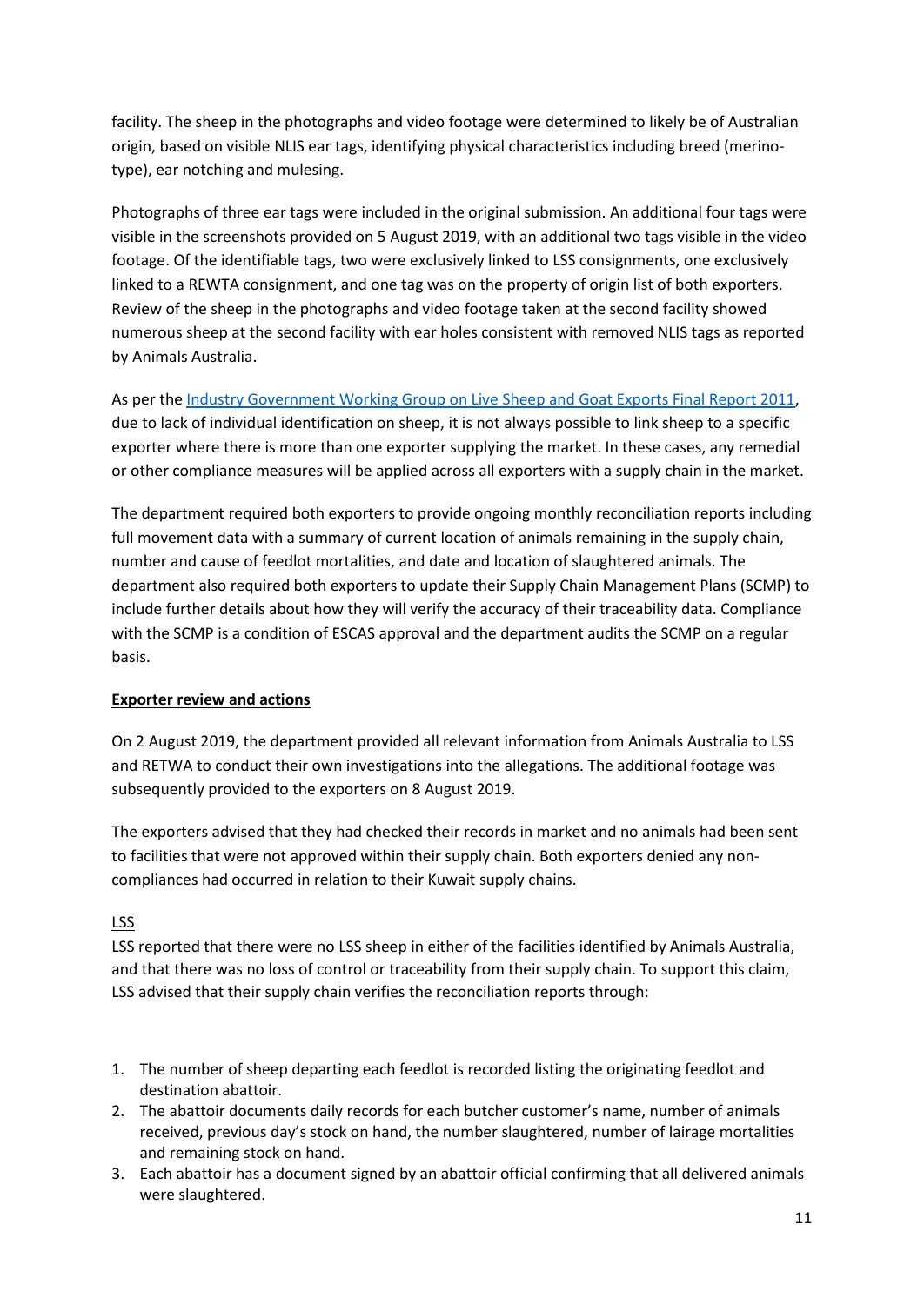# RETWA

RETWA sent their supply chain consultant (SCC) to Kuwait on 8 August 2019. The SCC confirmed that body parts (including heads, feet, offal/intestines, skins and carcasses) are counted and recorded in the internal database, then verified against the slaughter numbers. The SCC determined the database to be accurate as the consignment and slaughter traceability records correlated with the number of sheep remaining in the feedlot.

On 8 and 10 August 2019, RETWA's SCC visited both facilities identified by Animals Australia and did not observe any Australian sheep, however observed 'a few' local sheep. The SCC advised that between both facilities, their combined pen area would not be large enough to house 1,000 sheep as reported by Animals Australia. Based on the video footage provided by Animals Australia, REWTA estimate that only approximately 150 sheep were filmed.

The SCC confirmed that the importer did not take action to remove sheep from either location as the importer denied that the sheep observed in the footage were from their supply chain and therefore had no right to enter the property and claim the sheep.

The SCC noted that several sheep in the video footage provided by Animals Australia appeared to have been recently shorn. RETWA reported that their importer does not shear sheep in its facilities and all Australian sheep in its feedlot have wool at least 20 to 30 millimetres long, having been shorn in Australia prior to being shipped to Kuwait in May and June 2019.

#### **Department conclusions**

Based on evidence and information from Animals Australia and exporters, the department determined there were Australian sheep observed outside approved supply chains at two unapproved facilities in Kuwait, and these sheep remained outside of approved supply chains. After assessing and reviewing the information provided, the department was unable to determine which supply chain or exporter the sheep originated from.

In assessing this matter against the [Guideline for the Management of Non-compliance,](http://www.agriculture.gov.au/export/controlled-goods/live-animals/livestock/regulatory-framework/compliance-investigations/non-compliance) the department recorded a *major* non-compliance with ESCAS control and traceability requirements against both the LSS and RETWA Kuwait sheep supply chains.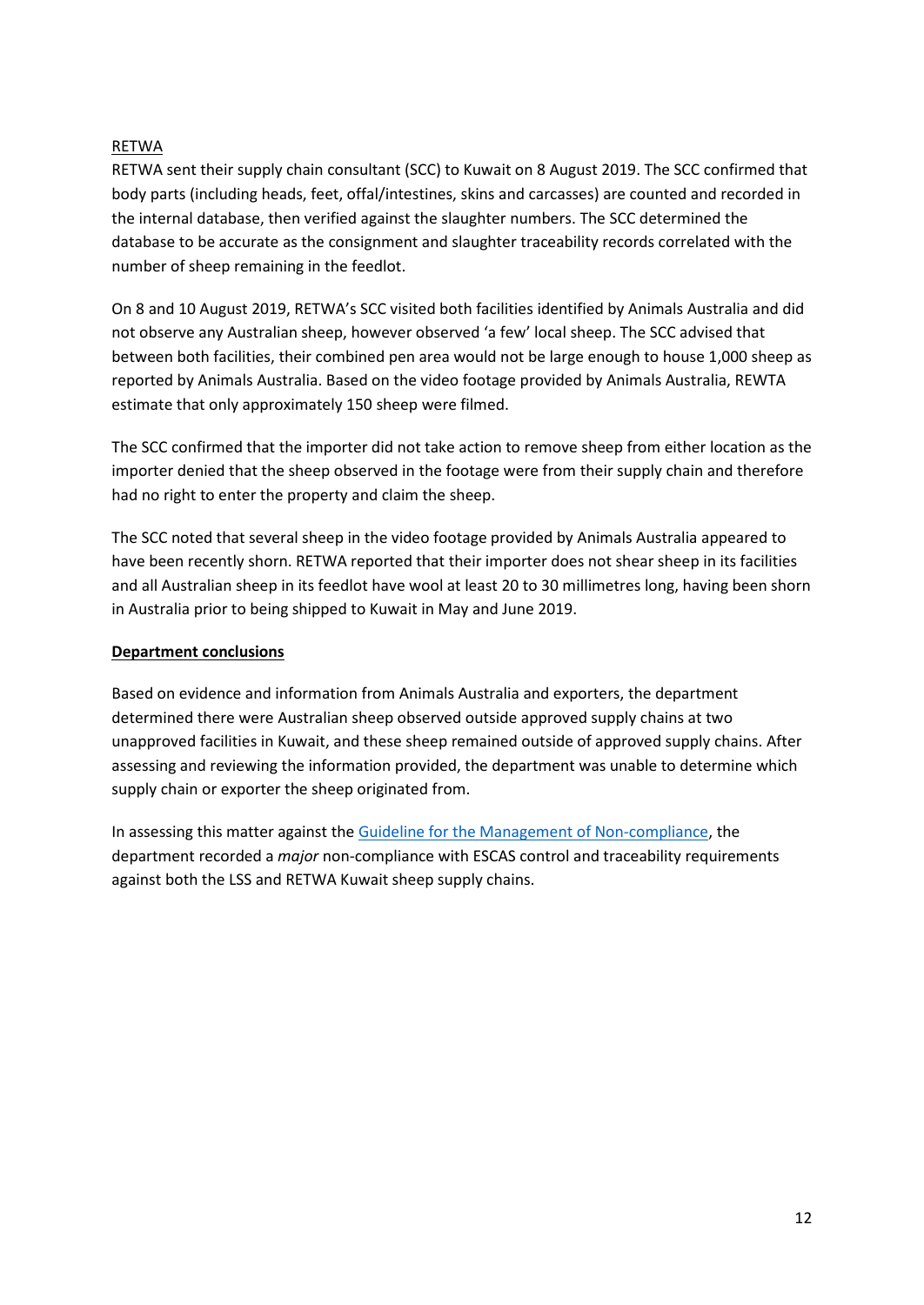#### <span id="page-14-0"></span>**4.3 VIETNAM**

#### <span id="page-14-1"></span>**Background**

The Exporter Supply Chain Assurance System (ESCAS) was implemented in Vietnam on 31 December 2012.

As at 31 March 2020, there are 8 Australian exporters with approved supply chains to export livestock to Vietnam.

Since 2011, the department has previously completed assessments of 67 reports relating to noncompliance in Vietnam. The assessments can be found at [Regulatory Compliance Investigations.](http://www.agriculture.gov.au/export/controlled-goods/live-animals/livestock/regulatory-framework/compliance-investigations/investigations-regulatory-compliance) As at 31 March 2020, no reports of non-compliance are under assessment for Vietnam.

#### <span id="page-14-2"></span>**Report #175: Cattle exported to Vietnam – Major non-compliance**

#### **Incident Report**

On 17 December 2019, the then Department of Agriculture received a report from South East Asian Livestock Services Pty Ltd (SEALS) of non-compliance with ESCAS animal welfare requirements in Vietnam. SEALS reported that buffalo were slaughtered in the back of trucks at an approved abattoir.

#### **Exporter actions**

SEALS immediately ceased supply of buffalo to the abattoir while investigations were undertaken, and removed the abattoir from their buffalo supply chain at the department's request. No other exporters are approved to slaughter buffalo at the abattoir.

On 25 February 2020, SEALS provided their final report to the department. SEALS reported that between 7 and 12 December 2019, the abattoir slaughtered a total of 45 buffalo in the back of trucks in the loading area of an approved abattoir. To slaughter the buffalo, abattoir staff climbed on top of the truck and used an electric prodder to lift the buffalo's heads to be able to reach them with the stunner. Once stunned, the buffalo were then slaughtered in the truck.

The abattoir staff had previously been instructed by their supplying feedlot to euthanase any sick or downer animals (unable to stand) as soon as possible, even if it means doing so on the truck. The abattoir staff had misinterpreted this to mean that slaughtering in trucks is ESCAS-compliant.

The truck movements and slaughter were conducted in full view of the Closed Circuit Television (CCTV) cameras and supervised by the Animal Welfare Officer (AWO) who thought that slaughtering buffalo on the trucks was ESCAS-compliant.

Similar issues were not identified in the handling or slaughter of the cattle at the abattoir – all cattle were slaughtered in the approved restraint box.

SEALS have implemented the following corrective actions:

• SEALS directed the importer to cease supply of both cattle and buffalo to the abattoir until further notice.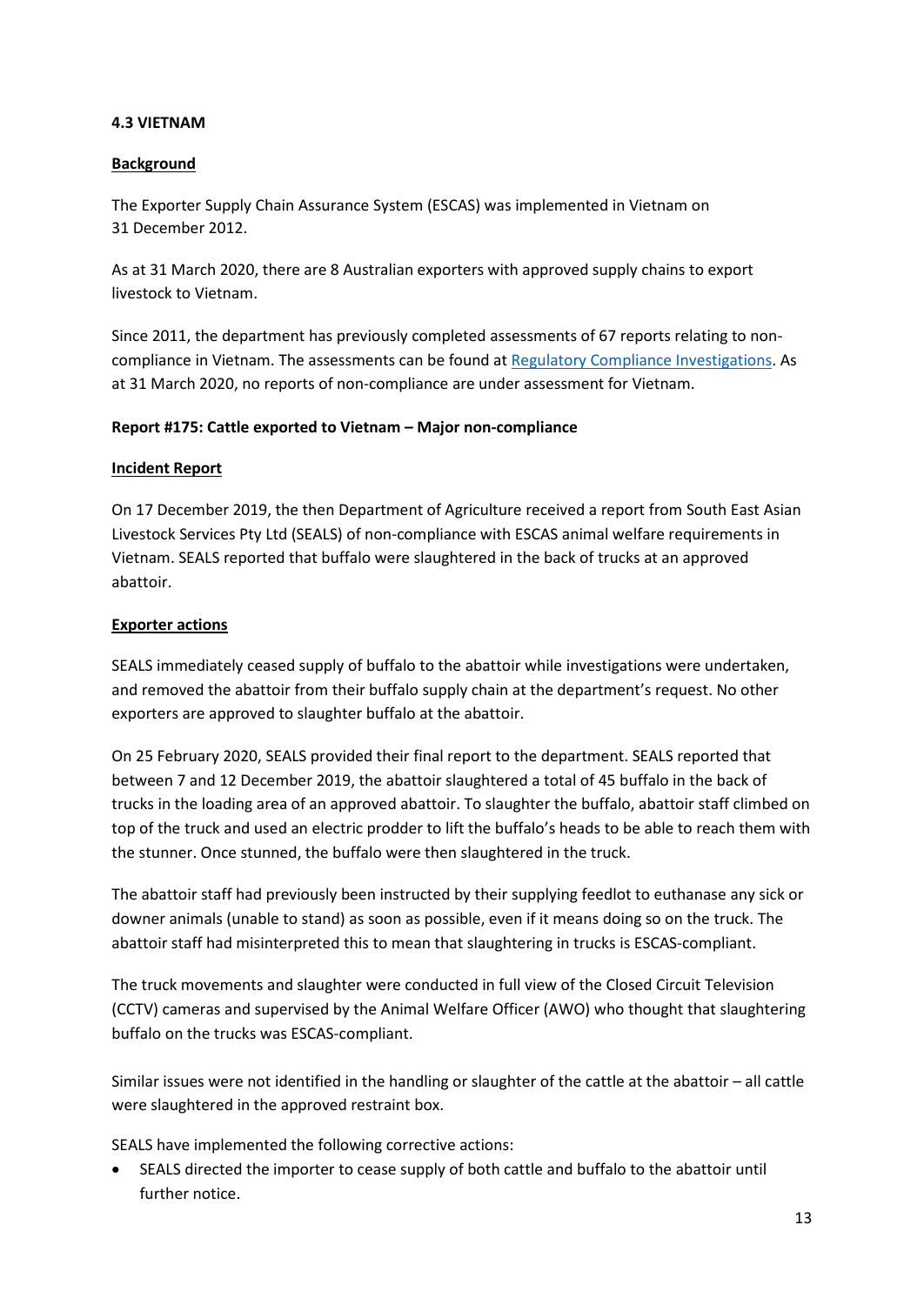- The importer has completed training with the abattoir management and will deploy a new and experienced AWO if the abattoir is reapproved. SEALS will provide additional training to the new AWO to ensure they understand ESCAS requirements.
- SEALS staff have commenced training with the feedlot to ensure they fully understand ESCAS requirements, particularly in relation to the health and welfare of buffalo and dealing with sick animals.
- SEALS propose to implement a more formal training program with the feedlot and abattoir to train staff in the following, if the abattoir is reapproved:
	- o Animal welfare requirements
	- o Animal handling
	- o Dealing with sick animals
	- o Fitness of animals to load and transport
	- o Effective euthanasia
- SEALS reviewed the Standard Operating Procedures (SOPs) for the abattoir and feedlot, and determined them to cover all the relevant issues. SEALS will place a stronger focus on making sure staff understand all the requirements of the SOPs. SEALS staff will undertake immediate training covering all SOP requirements when supply recommences to the abattoir.

#### **Department assessment and actions**

The department requested SEALS to remove the abattoir from their buffalo supply chain on 16 January 2020.

SEALS provided the AWO's photographs and a full tag list of all the buffalo that were slaughtered in the trucks. SEALS also provided a total of five CCTV videos. The video footage showed buffalo being loaded onto the trucks at the abattoir, trucks parked out the front of the facility, and trucks returning to the abattoir. One video was provided showing the slaughter of the buffalo in a truck.

SEALS received information regarding the non-compliance on 9 December 2019, but did not report it to the department until 17 December 2019. Exporters are required to notify the department in writing within five working days of becoming aware, or receiving information that suggests noncompliance with ESCAS control, traceability, or animal welfare requirements has occurred.

# **Department conclusions**

Based on evidence and information provided by SEALS, the department determined that noncompliant handling and slaughter of Australian buffalo occurred. No loss of control or traceability was identified.

In assessing this matter against the [Guideline for the Management of Non-compliance,](http://www.agriculture.gov.au/export/controlled-goods/live-animals/livestock/regulatory-framework/compliance-investigations/non-compliance) the department recorded a *major* non-compliance with ESCAS animal welfare and reporting requirements against the SEALS Vietnam cattle supply chains.